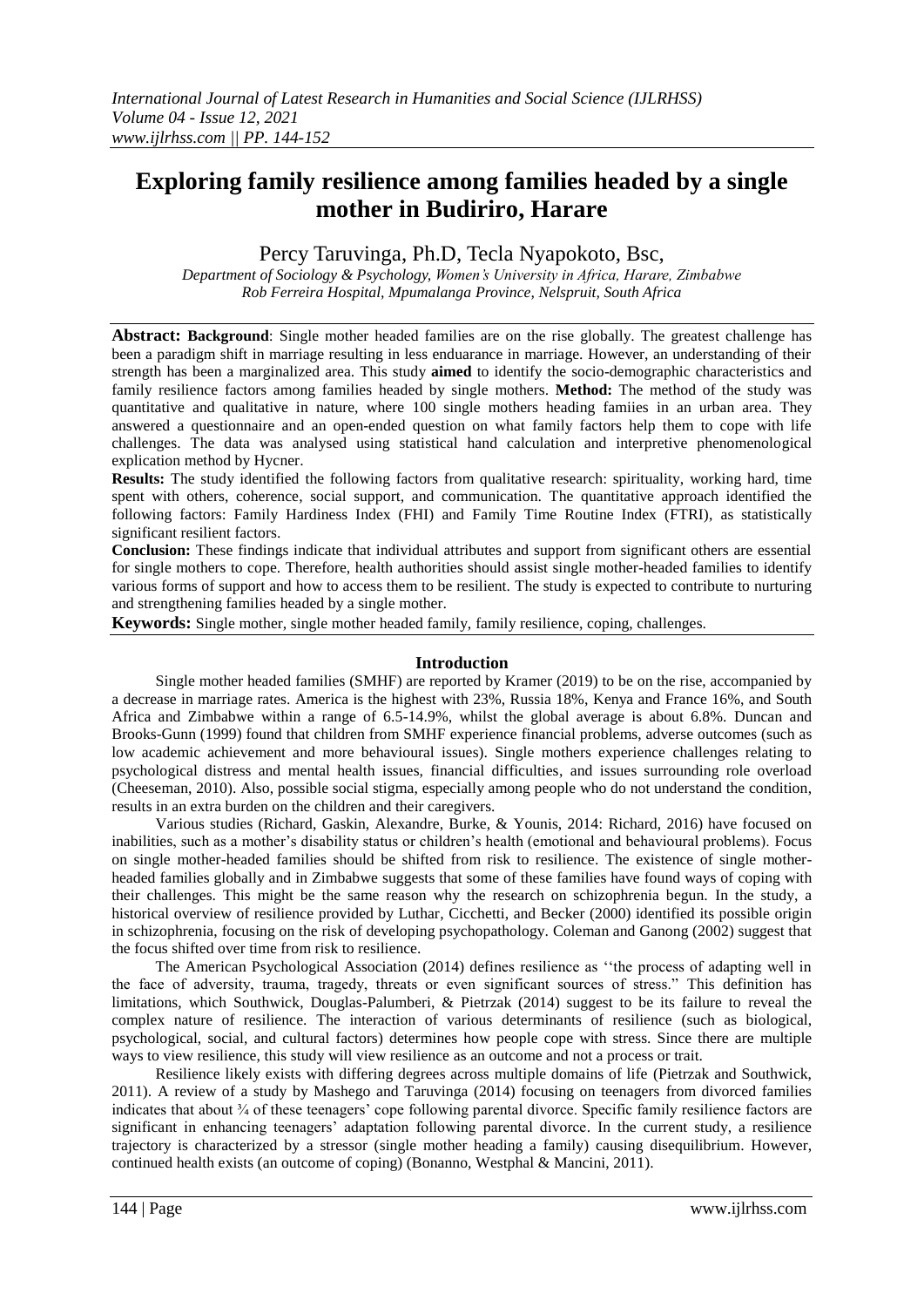*www.ijlrhss.com || PP. 144-152*

This study aims to identify the socio-demographics of families headed by a single mother and family resilience factors, which may help them to cope.

#### **Methodology**

The survey was conducted with 100 single mothers heading families. Participants were recruited in Harare between May to July 2014. The researchers used stratified random sampling to recruit mothers heading households (from the following strata; widowed, divorced, single by choice, and ones with a husbands who are migrant worker). Stratefied random sampling was used to ensure that specific subgroups found in the population represented in the sample (Murphy, 2021). This study has used qualitative method to ensure depth of understanding while quantitative methods were used to achieve breadth of understanding of resilience among the participants (Patton, 2002).

The researcher conducted the survey, a black female mother tongue of Shona language. The researcher recruited participants from communities where the researchers has lived, and the inhabitants mainly communicate in Shona.

#### **Participants**

The researchers examined data from 100 single mothers heading families who had participated in a study exploring family resilience and single mother heading a family. All the participants were single mothers, with varying reasons such as being widowed 25% (n=25), divorced 25% (n=25), single by choice 25% (n=25), and those which husbands who were migrant workers  $25\%$  (n=25). About 12% (n=12) had primary education, 26%  $(n=26)$  had high school education while 62%  $(n=62)$  had tertiary education. The majority of the participants, about 96% ( $n=96$ ) were Shona speakers, the Ndebele speakers, and those of other languages were 2% ( $n=2$ ) each. About 71% (n=71) of the single mothers were below the age of 50 years. Also, 70% of single mothers were employed. Table 1 below shows the demographic characteristics of the sample.

| Table 1 Sample Demographic Characteristics |                             |                        |                             |  |
|--------------------------------------------|-----------------------------|------------------------|-----------------------------|--|
| <b>Variable</b>                            | $n\left(\frac{0}{0}\right)$ | <b>Variable</b>        | $n\left(\frac{0}{0}\right)$ |  |
| <b>Marital Status</b>                      |                             | <b>Home Language</b>   |                             |  |
| Widowed                                    | <b>25</b>                   | <b>Shona</b>           | 96                          |  |
| Divorced                                   | 25                          | Ndebele                | 02                          |  |
| <b>Husband Migrant Worker</b>              | 25                          | <b>Other Languages</b> | 02                          |  |
| Single mother by choice                    | 25                          |                        |                             |  |
| <b>Level of Education</b>                  |                             | Age                    |                             |  |
| Primary                                    | 12                          | $20 - 29$              | 18                          |  |
| High School                                | 26                          | 30-39                  | 28                          |  |
| Diploma                                    | 33                          | 40-49                  | 25                          |  |
| Degree                                     | 23                          | 50-59                  | 20                          |  |
| Other (Certificate, Masters & Ph.D.)       | 06                          | 60-69                  | 09                          |  |
| <b>Nature of Employment</b>                |                             |                        |                             |  |
| Temporary                                  | <b>11</b>                   |                        |                             |  |
| Permanent                                  | 59                          |                        |                             |  |
| Self-Employed                              | 30                          |                        |                             |  |

#### **Measures**

The questionnaire comprised of the following sections: biographical data, Family Attachment, and Changeability Index 8. (FACI8), Family Problem Solving Communication (FPSC), Family Time Routine Index (FTRI), Social Support Index (SSI), Relative and Friend Support (RFS), Family Crises Oriented Personal Evaluation Scales (F-COPES), and Family Hardiness Index (FHI). FAC18 scale consists of 16 items on a 6 point Likert scale ranging from never, Sometimes, Half The Time, More Than Half, and Always. FPSC scale is a 10-item instrument with a four-point Likert Scale-False, Mostly false, Mostly true, True. FTRI scale is a 30 item scale with a four-point Likert Scale-False, Mostly false, Mostly true, True (McCubbin, Thompson and McCubbin, 1996b). SSI scale consists of 17 items on a five-point Likert scale (McCubbin, Patterson and Glynn, 1996a) ranging from "strongly disagree" to "strongly agree." RFS scale consists of eight items on a 5-point Likert rating scale ranging from "strongly disagree" to "strongly agree." F-COPES consists of 30 items on a 5 point Likert rating scale ranging from "strongly disagree" to "strongly agree." FHI scale consists of 20 items on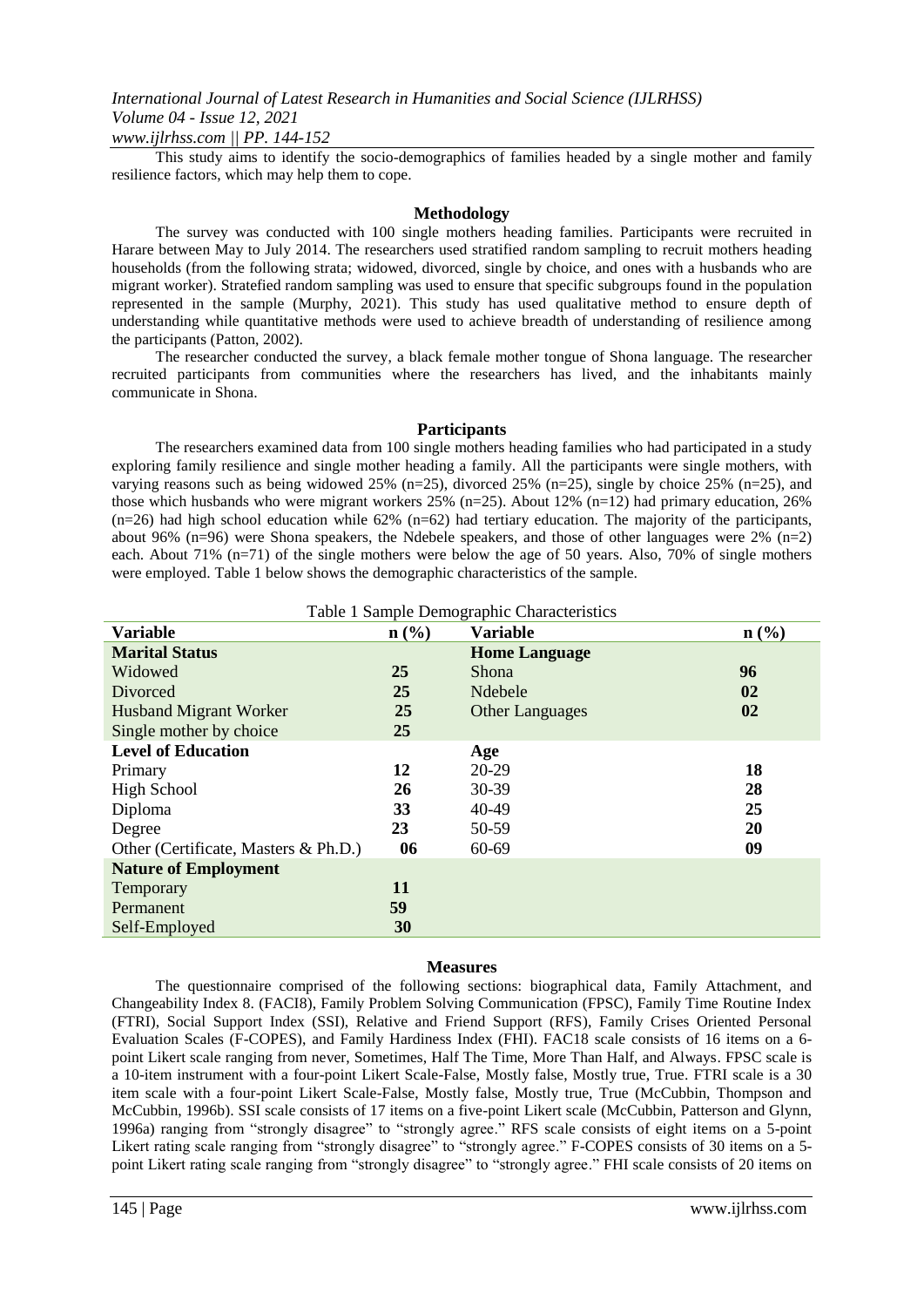*www.ijlrhss.com || PP. 144-152*

a 4-point Likert rating scale, the degree (False, Mostly false, Mostly true, True, or Not applicable) (McCubbin et al., 1996b).

#### **Data Collection and analysis**

The researcher collected the completed questionnaires after two days. One researcher translated the openended questions answered in Shona and passed them to another Shona speaker researcher for a quality check, which yielded minor corrections. After both rounds of analysis, the researchers negotiated concensus. Responses from open-ended questions were analysed using an interpretive phenomenological approach (IPA) as elucidated by Hycner (1999). The completed FPSC, FTRI, SSI, RFS, F-COPES, and FHI were subjected to correlation analysis, using the Pearson Correlation Coefficient, a statistical hand calculation, to assess the factors associated with family resilience.

#### **Ethical approval**

Women"s University in Africa granted ethical clearance to the study. Researchers also received permission from Budiriro authorities to conduct the survey. Written consent was obtained from the participants to complete the survey. The researchers took steps to protect the identity of participants when storing data (not using identifying material and kept the data locked from anyone who was not involved in the study) and reporting findings.

#### **Results**

#### **Correlation of Family resilience and associated factors**

Various factors were correlated with FACI8 using Pearson Correlation Coefficient, a statistical hand calculation, and a signifcant association with each factor resulted in the factor"s identification as a family resilience factor.

| Table 2. Correlation of Pathley Restrictive (PACT6) with potential restrictive factors |         |                       |  |
|----------------------------------------------------------------------------------------|---------|-----------------------|--|
| <b>Family Resilience Factor</b>                                                        | r value | <b>Critical value</b> |  |
| <b>Family Problem Solving Communication</b>                                            | 0.05    | 0.256                 |  |
| (FPSC)                                                                                 |         |                       |  |
| <b>Family Time and Routine Index (FTRI)</b>                                            | 0.468   | 0.256                 |  |
| <b>Social Support Index</b>                                                            | 0.011   | 0.256                 |  |
| <b>Relative and Family Support Index</b>                                               | 0.180   | 0.256                 |  |
| <b>Family Hardness Index</b>                                                           | 0.990   | 0.256                 |  |
| <b>F-COPES</b>                                                                         | 0.070   | 0.256                 |  |

Table 2: Correlation of Family Resilience (FAC18) with potential resilience factors

Alpha  $=0.01$ 

FPSC,  $|r|$  0.05<0.256 (as shown in table 2 above) shows that at a 10% level of significance, there is an insignificant linear correlation between family resilience and FPSC. The FPSC scale assesses communication patterns in families during hardships and catastrophes (McCubbin et al., 1996b). Single mothers in this study perceived the use of affirming and incendiary communication to solve problems, calmness, and talking things through as trivial in helping them to cope.

FTRI, |r| 0.468>0.256 (as shown in table 2 above) shows that at a 10% level of significance, there is a significant linear correlation between family resilience and FTRI. The FTRI scale is used to assess the type of activities and routines families use and maintaine in life (McCubbin et al., 1996b). Single mothers in this study perceived the type of activities and routines families use and maintain as crucial in helping them to cope.

SSI,  $|r|$  0.011<0.256 (as shown in table 2 above) shows that at a 10% level of significance, there is an insignificant linear correlation between family resilience and SSI. The SSI scale is used to evaluate family degrees of integration into the community and view the community as a source of support (McCubbin et al., 1996a). Single mothers in this study perceived emotional support such as recognition and affirmation, esteem support (affection), and network support (relationships with relatives) provided by the community as trivial in helping them to cope.

RFS,  $|r|$  0.180<0.256 (as shown in table 2 above), shows that at a 10% level of significance, there is an insignificant linear correlation between family resilience and FRS. The FRS scale is used to measure the degree to which families use the support of relatives and friends as a coping strategy to manage stressors and strains (McCubbin et al., 1996b). Single mothers in this study perceived the support of relatives and friends as trivial in adjusting to the effects of stress.

FHI,  $|r|$  0.990>0.256 (as shown in table 2 above) shows that at a 10% level of significance, there is a significant linear correlation between family resilience and FHI. The FHI scale is used to measure how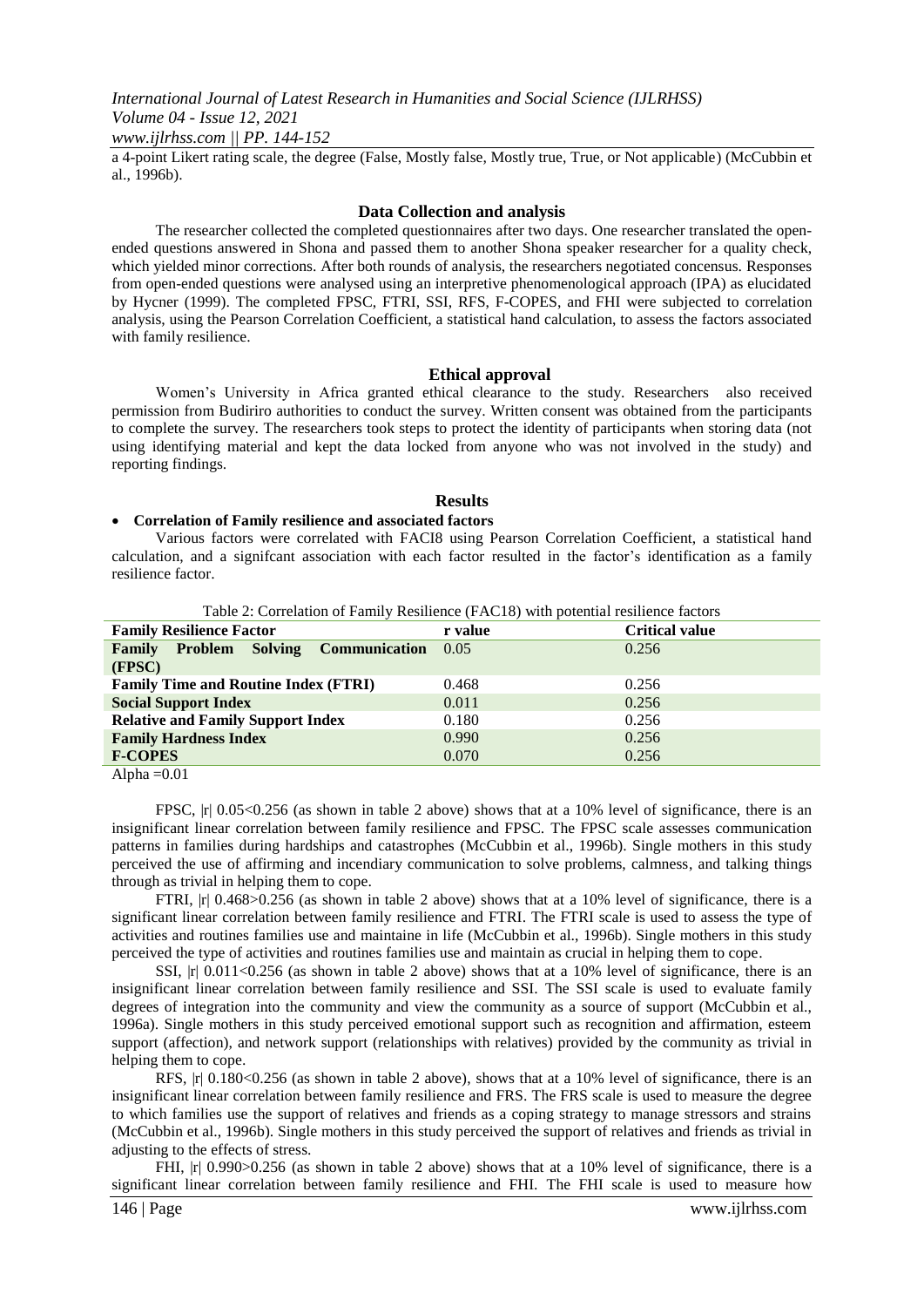*www.ijlrhss.com || PP. 144-152*

hardiness is used as a resource to mediate the effects of stress in families and, in turn, facilitate family adjustment and coping (McCubbin et al., 1996b). Single mothers in this study perceived family hardiness as crucial in adjusting to the effects of stress.

F-COPES,  $|r| 0.070 \le 0.256$  (as shown in table 2 above) shows that at a 10% level of significance, there is an insignificant linear correlation between family resilience and F-COPES). The F-COPES scale is a scale used to identify the family"s ability to engage in problem-solving and use behavioural strategies when in a crisis (McCubbin et al., 1996b). Single mothers in this study perceived engaging in problem-solving (individual family system) and using behavioural strategies (internal and external) as trivial in dealing with a crisis.

#### **Factors associated with family resilience**

The single mothers heading families reported constant interaction with specific supportive factors in coping with their situation. They perceived support structures to be important in their everyday life. Single mothers heading families managed to identify factors associated with family resilience, which described their experience in coping with their challenges. There was some overlap in their ideas, which made it difficult to contrast the views.

#### o **Social Support**

Like other women, single mothers heading families have support structures that help them to cope with their situation. Among others, the support structures include relatives, friends, church members, and professionals. Social support was expressed in the following statements from the participants:

*"When I was divorced, I thought my life had ended. But the support from my relatives and church members made me realize that there is still another chance to be a strong parent". (Participant 4)*

*"My mom takes care of my children when I am at work, that means I have fewer things worry about." (Participant 14)*

*"I was invited to workshops which explore ways of building your family, for example, single mother workshops or widows" meetings and discussions on how to cope with them." (Participant 7)*

Single mothers heading families acknowledge that support from professionals and non-professionals has helped them to cope. Their experience seems to support the belief that there is strength in numbers.

#### o **Spirituality**

Single mothers believe spirituality to be a strength that comes from a higher power and spiritual and religious activities, which helps single mothers heading families to cope with their challenges. The majority of the participants associated their resilience to religion, faith, and belief. The responses from participants are as follows:

*"The most important factor which has helped my family lately is faith that I will achieve every goal." (Participant 20)*

*"I strongly believe in the Almighty/ religion when faced with challenges. It always works well for me." (Participant 2)*

There is a sense of positive perception among single mothers when focusing on spirituality. Their perception of spirituality gave them hope, which led to positive outcomes. The belief of single mothers in spirituality could be individual and, at times, shared within a family system.

#### o **Communication**

Many single mothers heading families stated that communication is the vehicle to achieve clarity and congruence in messages, which facilitates the provision of support by improving interaction. They help each other by communicating and aligning behavior to values or norms. The participants expressed this through the following statements:

*"As a family, we have found out that communication is critical. Always say no when something that you do not like is done. At the same time, we praise each other when something good is done." (Participant 20) "We have learnt that sharing our secretes as a family helps us to be strong and to overcome our challenges." (Participant 2)*

There should be open communication channels to facilitate the sharing of sensitive life experiences with significant people. Clear communication helps them to learn from each other, which enhances family cohesion.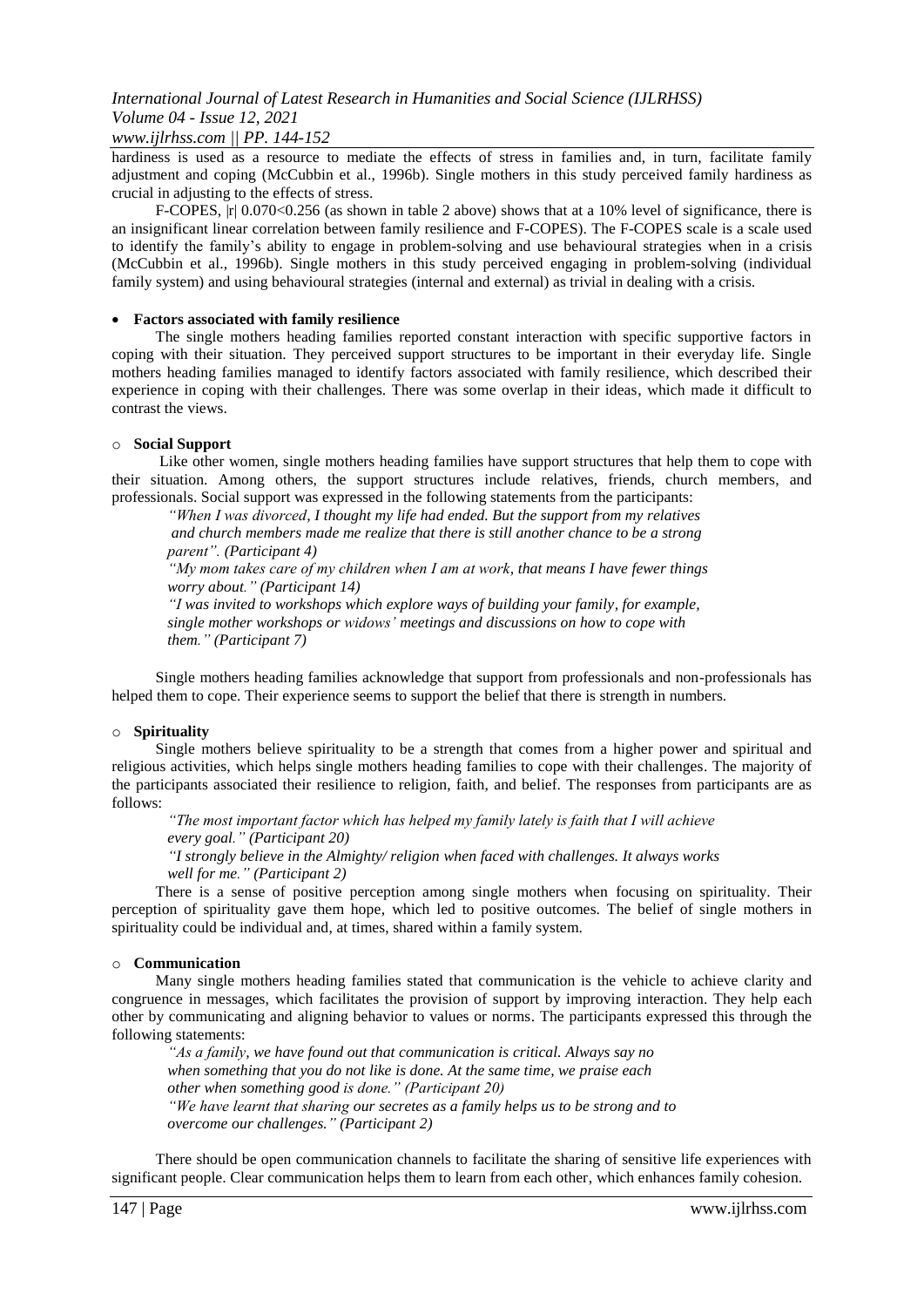#### o **Time spent together and shared activities.**

Single mothers heading families view spending time together as a family as helpful in providing a context for adjustment after adverse events and restores a sense of wellbeing and social connectedness. This was expressed in the statements from some of the respondents as follows:

*"Spending most of our time with our beloved ones who add value to us or appreciate our lives builds confidence in difficult times." Participant 13 "Spending most of the time with family helps to move away from negative energy which gives hope." Participant 16*

Interactions that are built on good intentions help to motivate people, which resulting in resolving challenges. Healthy interactions are perceived to be a good distraction, which allows single mothers heading families to cope.

#### o **Working hard**

Single mothers heading families suggest that working hard helps them to maintain intra- and interpersonal respect. In difficult situations, other people will be able to notice early, where they are overwhelmed and provide help. This was expressed in the following statement:

*"I work very hard to keep going and retain personal respect and respect from those around me. When I have problems, relatives and friends realise that it is not laziness but real challenges". (Participant 14) "Working hard at work means that I can provide for my family, and that helps keep them happy." (Participant 4)*

Single mothers heading families live a strenuous life as they are always on their toes trying to do their best. They seem to do their best for the benefit of the family, which they are heading, as they are more likely to overcome financial problems. Single mothers heading families measure the happiness of their children through their ability to provide for them.

#### o **Coherence**

Single mothers heading families suggest that families tend to find strength in self-reliance and to work through problems rather than giving up. Coherence is another factor that was highlighted by respondents as a contributing factor to their coping. This was expressed by participants as follows:

*"We are good at solving problems as a family, with my siblings and parent." Participant 13*

*"When facing challenges, we work and solve them together." Participant 7*

Working together as a family seems to help single mothers to share ideas and come up with better solutions. They derive power from a communal approach than being individualistic, especially when facing challenges.

#### **Discussion**

Our findings indicate that single mothers heading families use various support structures to help them in managing their challenges.

Findings from the participants indicate that they have endured challenges associated with singlehood up to the date of the study. This seems to support the establishment of a coping mechanism that seems to be significant for their survival. While shifting from primitive techniques to current technology, these mothers have found simple and cost-effective ways. This information can be crucial in developing the public health system in developing countries where professional support may not be adequate and evenly distributed.

Before the 1950s, the most common means of becoming a single-parent family was through the death of a spouse. In contrast, recent data suggests that the majority of families are now formed in the context of separated, divorced, widowed or never-married status (Milan, 2011). There is a paradigm shift, as various factors now lead to a single mother headed family. Before the 1950s, it might be that there was a moral value in marriage, leading to people getting married and working through challenges until one died. The system changed to be more liberal, resulting in separation, divorce, and never marrying being accepted around 2001 with a little resentment. In the current study, economic reasons have led to migrant workers and being single by choice.

This study identified specific factors of family resilience (spirituality, working hard, time spent with other, coherence (FHI), social support (FTRI), and communication. This study support Gardiner and Larocci"s (2012) suggestion that when families are faced with adversity, they have specific factors that facilitate their coping. Identification of these factors will help them and other families to deal with similar challenges leading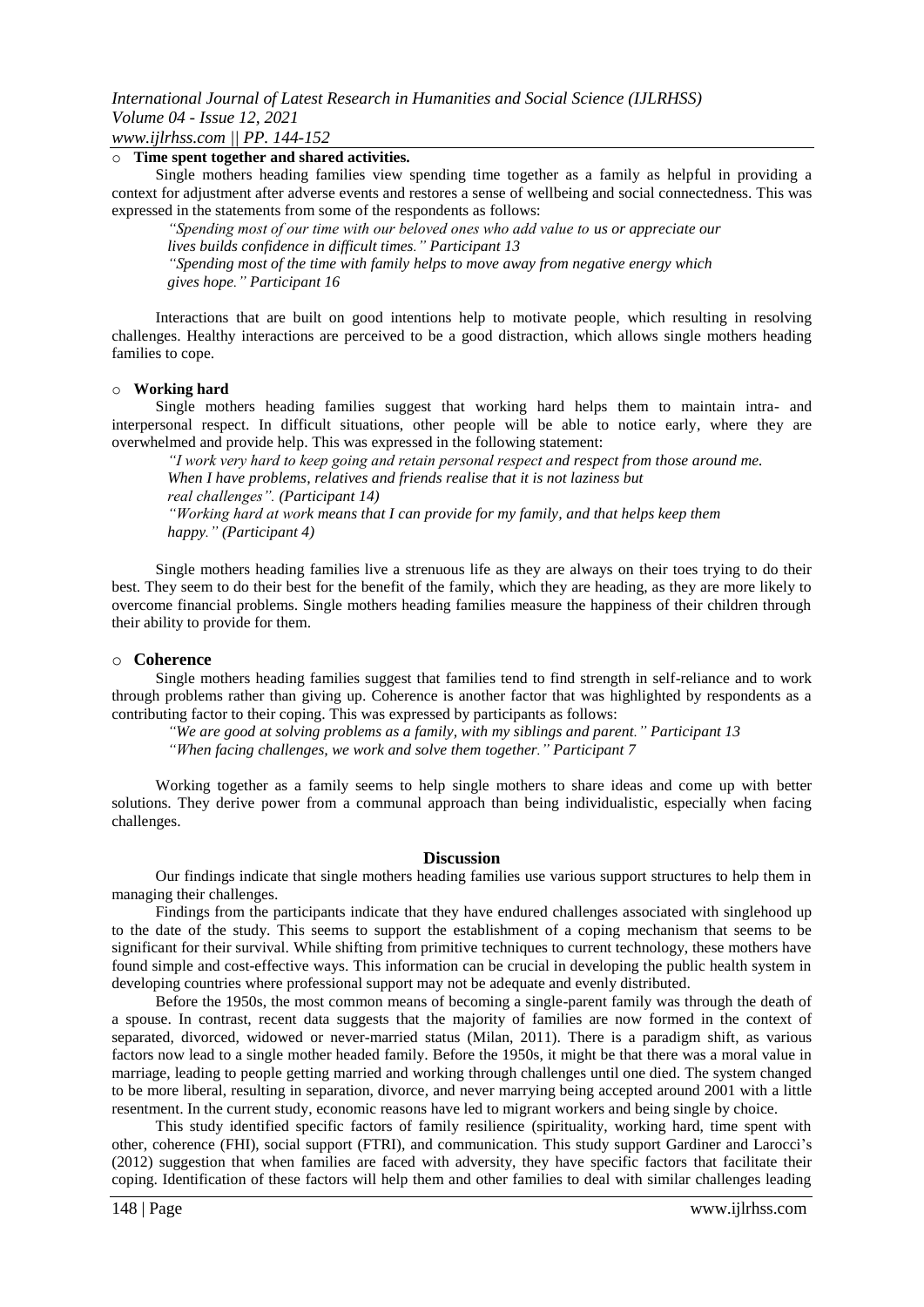# *www.ijlrhss.com || PP. 144-152*

to coping. It is interesting to note that qualitative study (spirituality, working hard, time spent with others, coherence, social support, and communication) identified more factors than quantitative research. Most of the factors in qualitative data, such as social support and communication, had an insignificant probability when assessing association to family resilience. This difference suggests that these are factors that may be helpful for some single mothers, but all.

The present study found that FHI, which measures the use of family hardiness, which is related to qualitative factors identified as working hard and coherence, were associated with family resilience. Prior research studies and current research have identified FHI as a factor that makes families self-resilient as they depend on their family members to deal with hardships (Mashego and Taruvinga, 2014; McCubbin and McCubbin, 1996). A study by Plumb (2011) among parents of children with autistic spectrum disorder (ASD) supports this notion by stating that increasing family hardiness reduces stress. Family hardiness and depending on family members help in developing a coherent family unit that allows families to adjust to hardships and work on resolving challenges as a united front (McCubbin and McCubbin, 1996). Increased family hardiness is related to family member accord cohesion, where there are nurturance and avoidance of hostile parental conflict resulting in the family coping (Black & Lobo, 2008). Research focusing on various stressors such as divorce (Mashego and Taruvinga, 2014), ASD (Plumb, 2011) have identified FHI as a factor of family resilience or factor used to cope with hardships.

The present study revealed that single mothers were heading families regards FTRI as a factor of family resilience. FTRI is related to a qualitative factor identified as time spent together and shared activities, was associated with family resilience. The current funding supports black and Lobo (2008) as they state that family time spent conducting daily tasks builds togetherness. They went on to report that shared recreation also builds on a child"s social and cognitive skills and adaptability. Time spent together as a family sharing activities with individual family members has developmental benefits for young children. Black and Lobo (2008) found that routines and rituals embedded activities promote close family relationships and maintenance, which may act as a buffer in times of crisis.

Single mothers heading families in this study reported that spirituality, which involves believing in God, praying, and attending church, helped them to cope in times of crisis. Some previous studies by Black and Lobo (2008), Mashego and Taruvinga (2014) teenagers" coping after parental divorce, Brodsky (1999) studying American single mothers, also found that protective factors, including spirituality and shared internal value system, redefines the stressors for them. Spirituality seems to give hope and a better understanding of the stress in a less threatening way. This understanding probably allows calmness leading to the use of better problemsolving skills. In another study, highly spiritual cancer patients report better health than less spiritual people (Jim, Pustejovsky, Park, Danhauer, Sherman, Fitchett, Merluzzi, Munoz, George, Synder, & Salman, 2015).

The present study revealed that communication helped single mothers heading families to cope with hardships. Some previous studies by Walsh (1998) and another by Suryanto and Handoyo (2018) found that open communication processes within a family increase the level of trust and mutual respect. Strong bonds are shared, where there is clarity and open emotional expression, which leads to a collaborative problem-solving approach (Black & Lobo, 2008). Communication leads to shared meaning and combining different ideas that bring the strength of each family member (Walsh, 2010), thus improving the quality and possible effectiveness of the proposed solution (Brommel et al. 2004). In another study among families with individuals affected by schizophrenia, effective communication was found by Rutter et al. (2001) to protect the child from developing maladaptive coping

Single mothers heading families in this study reported that social support, which is made up of support structures such as relatives, friends, church members, and professionals, helps them to cope in times of crisis. A study by Rutter (1987) identified standard support (clergy); however, it also identified different support structures from the current research which include neighbors, teachers, coaches, and other mentors as factors supporting individual resilience. The differences may be due to the uniqueness of people, which can be identified in groups as intragroup differences. Studies by Black and Lobo (2008), Ungar (2005), Walsh (2003), and Cheung and Lui (1997) found social support acting as a stress-buffer. However, a study by Brodsky (1999) identified social support to be a risk factor. These differences suggest the need to treat people as unique while teaching them about support, and professionals should try to identify what will be more likely to work through needs assessment and continued monitoring. Flexibility is needed to adjust to alternative factors when an identified support factor is not fitting of a specific person or group.

These single mothers heading families were coming from families that valued family hardiness and working hard. This might account for the SSI being a statistically insignificant factor of family resilience as the single mothers may have been self-reliant. These findings support studies that found that an increase in selfreliance was associated with a decrease in dependency on support from the community and other (Mc-Cubbin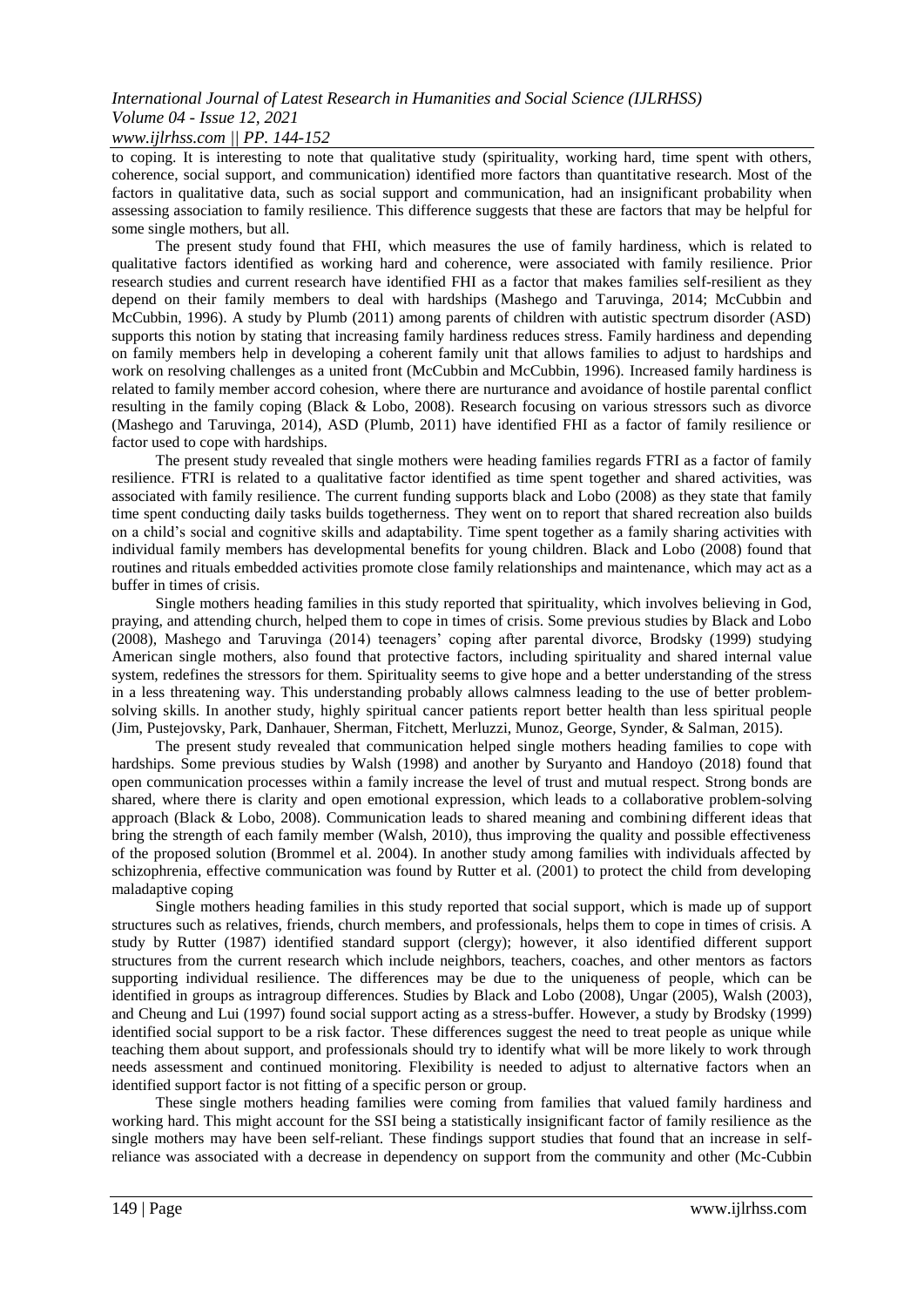# *www.ijlrhss.com || PP. 144-152*

and McCubbin 1996; Walsh 2003; Walters 2009). Social support, such as community forums, has a role in enhancing recovery from various forms of disaster (Walsh, 2007).

The present study revealed that a family"s ability to engage in problem-solving and use behavioural strategies when in a crisis did not help single mothers heading families to cope with hardships. The Individual to the Family system, which is how the family manages problems internally amongst family members, might be efficient based on family hardiness (FHI). However, the Family to Social environment may be weak, which is the way the family manages problems outside boundaries, but which still have an influence on the family as a unit. They might not be using their community support structures effectively as their self-reliance may be associated with a decrease in dependency on support from the community (Mc-Cubbin and McCubbin 1996; Walsh 2003; Walters 2009).

The fact that the interviewer was a Shona speaking woman of average age living in the same community may have influenced how the participants responded to the questions. Such a situation presents the need for more research to establish a comparison of the findings with the attitudes and beliefs of single mothers heading families in other parts of the country.

Despite the identified limitations, our findings are an enlightening view of the world of single mothers heading families. They present a conventional coping system similar to the Western perspective by explaining factors that are facilitating their coping in a way that restores dignity concerning uniqueness. Also, single mothers heading families have presented the need to address hardships from a collaborative approach (involving the family as a unity, the community, and professionals).

#### **Study Limitations**

A limitation of the study was that the stratum were not representative of the population by race, the small sample size and the study was limited to the urban area which limits generalisation.

#### **Conclusion**

These findings suggest that single mothers heading families can identify specific personal and interpersonal factors that can enhance their coping when faced with a crisis. Some factors are distinct and should not be treated as universal when working with single mothers. These factors are more intra-family with some inter-family factors that should be used with care. Policy formulation targeting improved functioning of single mother-headed families should consider recalibrating more resources strengthening the family unit than external support structures. Maintaining the family unit support is cheaper than employing professionals to help individuals since single mothers have significant support within the family unit. Professional interventions with individuals from single-mother headed families should focus on strengthening support from within the family unit more than external sources.

#### **Declarartion**

#### **Acknowledgements**

The authors are grateful to the support from the Aglican church in Budiriro, Department of Sociology & Psychology, Women"s University in Africa, who acted provised the academic support. We also thank the women who participated in the study.

#### **Author contributions**

TN proposed the research questions, collected the data which she anaylsed with PT. Proposal development was guided by PT and also oversee data collection and analysis. The manuscript was drafted by both writers and was then critically read and improved by PT.

#### **Funding**

The researchers funded this study.

# **Conflict of Interest**

None

None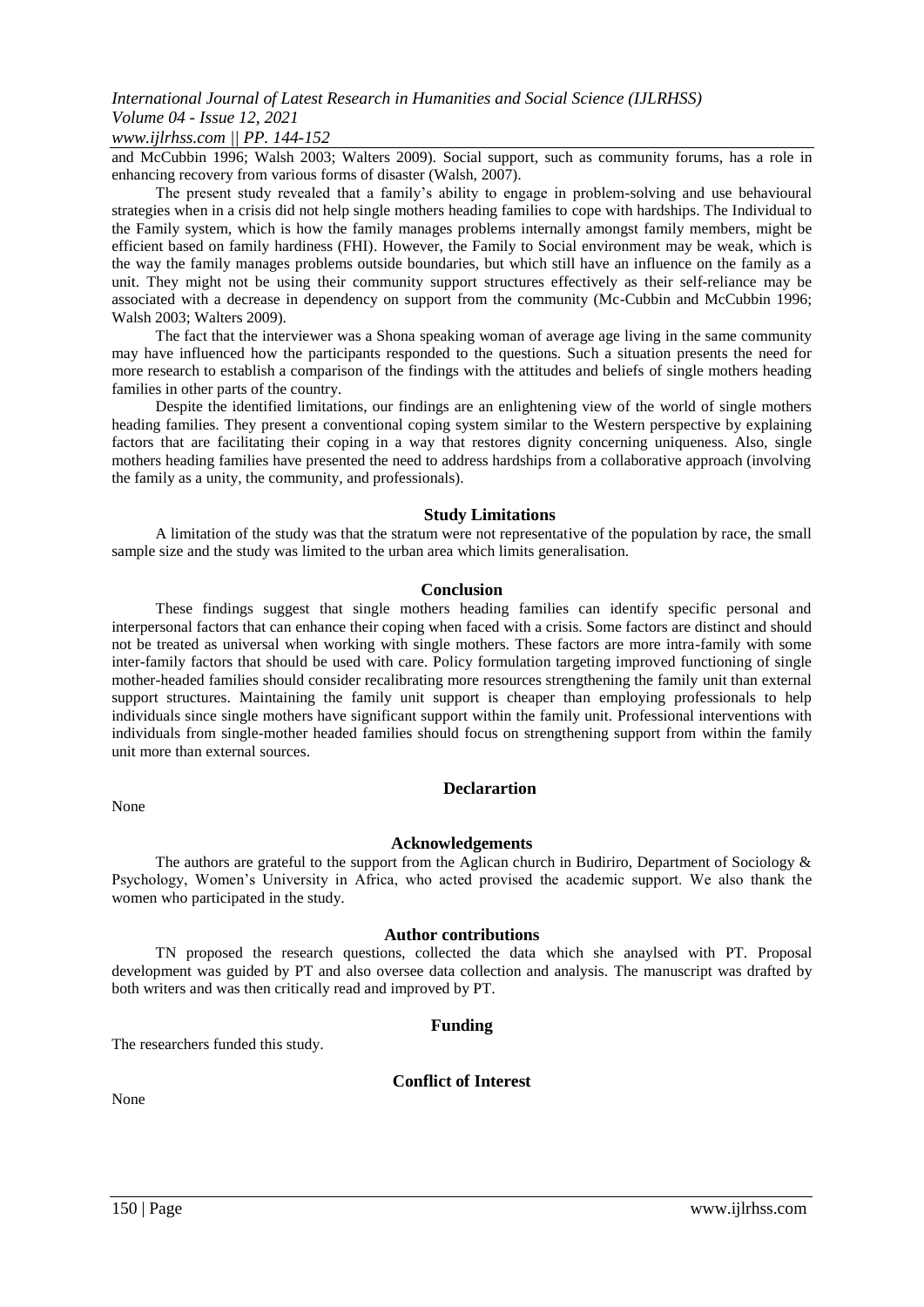### **References**

- [1]. American Psychological Association. (2014). *The road to resilience*. Washington, DC: American Psychological Association.
- [2]. Black, K., & Lobo, M. (2008). A Conceptual Review of Family Factors. *Journal of Family Nursing*, 14(1): 33-55.
- [3]. Bonanno, G. A., Westphal, M., & Mancini, A. D. (2011). Resilience to loss and potential trauma*. Annual Review of Clinical Psychology,* 7, 511-535.
- [4]. Brodsky, A. E. (1999). "Making it": The components and process of resilience among urban, African-American, single mothers. *American Journal of Orthopsychiatry*, 69, 148-160.
- [5]. Brommel, B. J., Bylund, C. L., & Galvin, K. M. (2004). *Family Communication: Cohesion and Change*. 6th Edition. Boston, MA: Pearson Education, Inc.
- [6]. Cheung, C. K, & Liu, E. S. C. (1997). Impacts of social pressure and social support on distress among single parents in China. *Journal of Divorce & Remarriage*, 26, 65-82.
- [7]. *Cheeseman, S. (2010). The Experience of Single Mothers: Resilience in their Multiple Roles. (Psychology) Honours, Edith Cowan University.*
- [8]. Coleman, M., & Ganong. L. (2002). Resilience and families. *Family Relations*, 51, 101.
- [9]. Duncan, G. J., and Brooks-Gunn, J. (1999). *Consequences of Growing Up Poor*; Russell Sage Foundation: New York, NY, USA.
- [10]. Gardiner, E., & Larocci, G. (2012). Unhappy (and happy) in their own way: A developmental psychopathology perspective on quality of life for families living with developmental disability with and without autism. *Research in Developmental Disabilities*, 33(6): 2177–2192.
- [11]. Hycner, R. H. (1999). Some guidelines for the phenomenological analysis of interview data. In Bryman & R. .G. Burgess (Eds.), Qualitative research (Vol. 3, pp. 143-164). London: Sage
- [12]. Jim, H. S. L., Pustejovsky, J. E., Park, C. L., Danhauer, S. C., Sherman, A. C., Fitchett, G., Merluzzi, T. V., Munoz, A. R., George, L., Synder, M. A., & Salman, J. M. (2015). American Cancer Society Journals, 121(21):3760–3768.Religion, spirituality, and physical health in cancer patients: A meta‐analysis
- [13]. Keating-Lefler, R., & Wilson, M. E. (2004). The experience of becoming a mother for single, unpartnered, Medicaid-eligible, first-time mothers. *Journal of Nursing Scholarship*, 36,23-29.
- [14]. Kramer, S. (2019). *U.S. has world"s highest rate of children living in single-parent households.* Retrieved on from [https://www.pewresearch.org/fact-tank/2019/12/12/u-s-children-more-likely-than](https://www.pewresearch.org/fact-tank/2019/12/12/u-s-children-more-likely-than-children-in-)[children-in-o](https://www.pewresearch.org/fact-tank/2019/12/12/u-s-children-more-likely-than-children-in-)ther-countries-to-live-with-just-one-parent/
- [15]. Luthar, S. S., Cicchetti, D., & Becker, B. (2000). The construct of resilience: A critical evaluation and guidelines for future work. *Child Development*, 71, 543-562.
- [16]. Mashego, T-A. B., and Taruvinga, P. (2014). Family Resilience Factors Influencing Teenagers Adaptation Following Parental Divorce in Limpopo Province South Africa. *Journal of Psychology*, 5(1): 19-34.
- [17]. McCubbin, H.I., Patterson, J.M., & Glynn, T. (1996a). SSI: Social Support Index. In H.I. McCubbin, A.I. Thompson, & M.A. McCubbin. Family assessment: resiliency, coping and adaptation – Inventories for research and practice (pp. 357-389). Madison: University of Wisconsin System.
- [18]. McCubbin. H., Thompson, A., and McCubbin, M. (1996b). *Family Assessment: Resiliency, Coping and Adaptation—Inventories for Research and Practice*. Madison: University of Wisconsin System.
- [19]. Milan, A. (2013). Marital Status: Overview, 2011. Statistics Canada. (Retrieved on 20 May 2015) [https://www150.statcan.gc.ca/n1/en/pub/91-209-x/2013001/article/11788-eng.pdf?st=KkoOVHd](https://www150.statcan.gc.ca/n1/en/pub/91-209-x/2013001/article/11788-eng.pdf?st=KkoOVH)K
- [20]. Murphy, C. B. (2021). Stratified Random Sampling: Advantages and Disadvantages: Pros and Cons of Stratified Random Sampling (Retrieved on 04 October 2021 from
- [21]. [https://www.investopedia.com/ask/answers/041615/what-are-advantages-and-disadvantages-s](https://www.investopedia.com/ask/answers/041615/what-are-advantages-and-disadvantages-)tratifiedrandom-sampling.asp#stratified-random-sampling-example
- [22]. Patton MQ. (2002). Qualitative research and evaluation methods. 3rd Sage Publications; Thousand Oaks,  $CA$
- [23]. Pietrzak, R. H., and Southwick, S. M. (2011). Psychological resilience in OEF-OIF Veterans: Application of a novel classification approach and examination of demographic and psychosocial correlates. *Journal of Affect Disorders*.133(3):560–568.
- [24]. Plumb, J. C. (2011). The impact of social support and family resilience on parental stress in families with a child diagnosed with an autism spectrum disorder Doctorate in Social Work (DSW) dissertations. (Retrieved on 20 May 2013) http://repository.upenn.edu/edissertations\_sp2/14.
- [25]. Richard, P., Gaskin, D. J., Alexandre, P. K., Burke, L. S., and Younis, M. (2014). Children"s Emotional and Behavioral Problems and Their Mothers" Labor Supply. *Inquiry (United States)*, 51(1), 1-13.